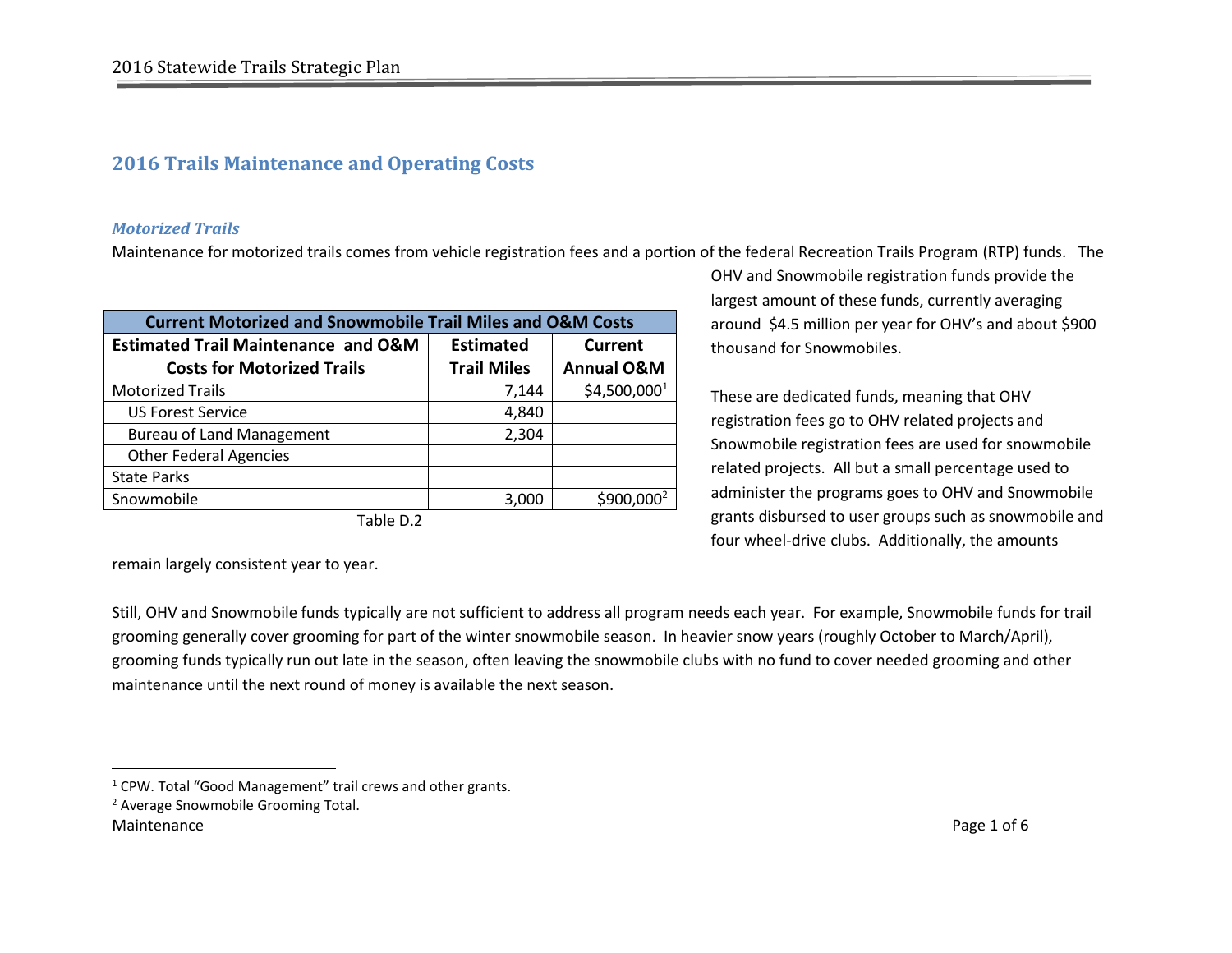## 2016 Statewide Trails Strategic Plan

Trails designated for motorized use, and motorized trails are predominantly on federal lands with large contiguous areas, do face maintenance challenges. The availability of a dedicated funding source through vehicle registration fees, enables the Trails Program to work collaboratively with both federal managers and motorized user groups to address those challenges.

Over time, as the need for OHV and Snowmobile grants exceeds the available funding, the respective user community determines their willingness to increase registration fees through legislative action. If a majority of that particular motorized community supports increased registration fees, CPW will work with the community on the needed legislation. This exemplifies the fact that these registration fees are the result of what these recreationists support, and not what the agency thinks they should have. By working closely with the Snowmobile and OHV enthusiasts, the Trails Program aims to achieve a balance between registration fee charges (and hence, revenue collected) and maintenance grant needs.

Maintenance work on motorized trails actually benefits all trail users as almost all motorized trails are actually "full access" trails were nonmotorized and motorized occur. This is true in the winter as well as groomed snowmobile trails are popular with snowshoers, cross-country skiers, and other winter recreationists. Quality trail maintenance is everyone's concern, especially as poorly maintained trails contribute to erosion and other environmental issues.

### *Non-Motorized Trails*

 $\overline{\phantom{a}}$ 

The State Trails Program's current annual funding for non-motorized trails averages between \$2 to \$3 million annually. This includes federal, state and Great Outdoors Colorado (GOCO) funds. Currently, GOCO has committed \$10 million per year for the next 3 years (between \$3 and \$3.5 million annually) to advance their "Connect"<sup>3</sup> initiative principally for the construction of new trail segments.

Importantly, non-motorized trail recreation benefits from motorized trail expenditures. With a few exceptions, motorized and snowmobile trails are open for use by non-motorized trail recreationists. For example, cross-country skiers use trails groomed with snowmobile funds, and mountain bikers may use trails maintained with OHV funds.

Volunteers are a major contributor to trail maintenance in Colorado. In fact, volunteers contribute a substantial portion of the trail work completed annually. This is especially significant since volunteer activities get people outdoors, enhance support for protection of natural resources and other benefits. Agencies regularly report their volunteer contributions; however, more could be done to advertise this.

Maintenance **Page 2 of 6** <sup>3</sup> Great Outdoors Colorado. 2015. "Great Outdoors Colorado 2015 Annual Plan".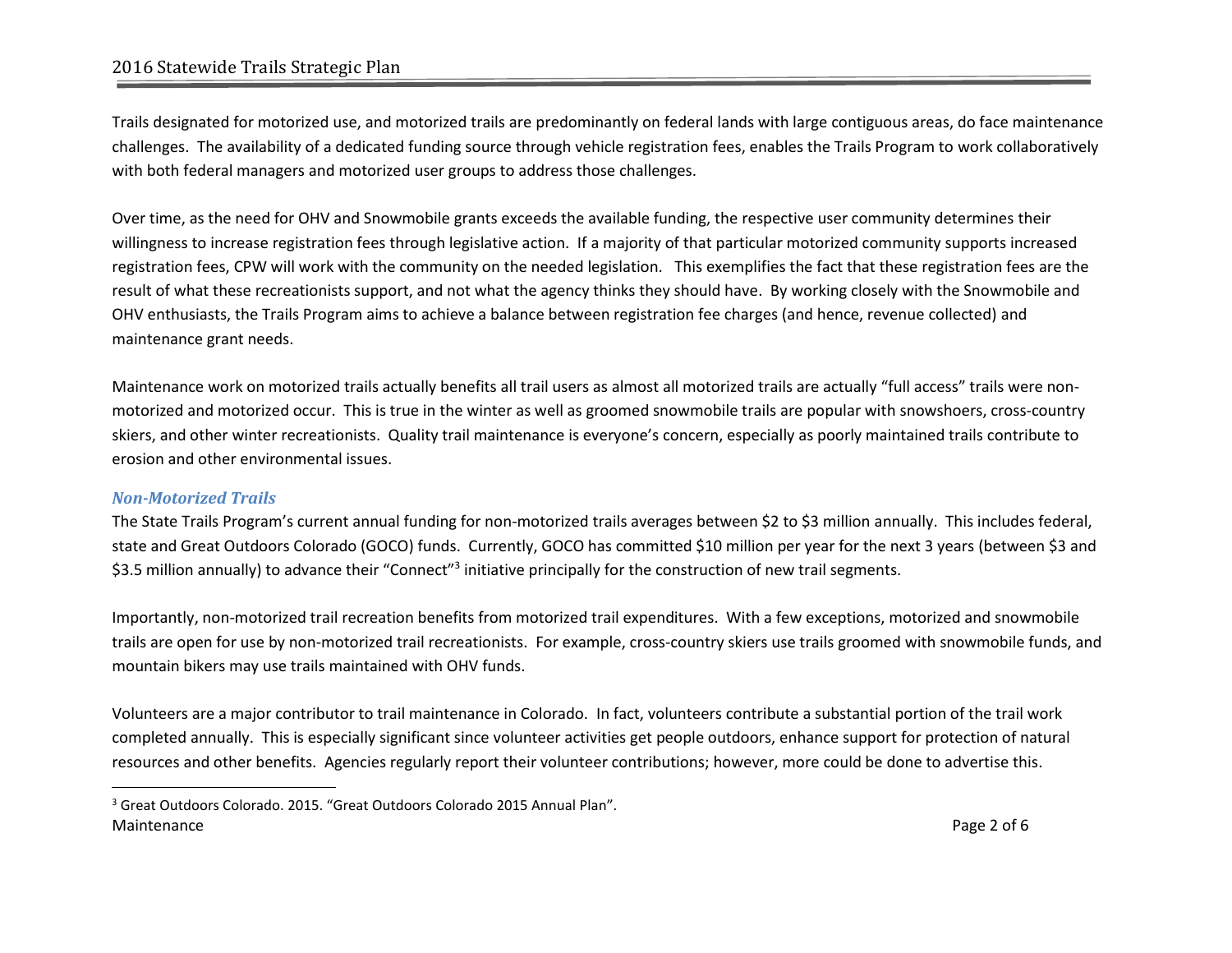Non-motorized trail maintenance does not have the dedicated funding that motorized trails have in Colorado. The funding, as noted elsewhere, is a combination of GOCO and mainly federal funds such as Land and Water Conservation Fund (LWCF) and RTP. GOCO funding is a

vital resource for trail programs across Colorado; however, it does not fully address new construction, the maintenance backlog and O&M costs. The federal funds are subject to Congressional allocations. Over the past several decades, these funds have gone up or down due with the national political climate. Efforts to stabilize these funds, although generally supported by Colorado delegations, have not been successful. At this writing there is another effort to stabilize LWCF funding for all the states, with no clear indication if that will be successful.

## **Trail Maintenance Backlog**

Understanding how to address the trail maintenance backlog and trail construction requires understanding of the costs involved in maintenance. Colorado's trails have an unmet maintenance backlog of almost \$56,000,000 (2016 estimate). This would bring all designated<sup>7</sup> trails up to acceptable agency standards. Additionally, there is an estimated unfunded \$21.1 million O&M need. About two thirds of that total is for trails on federal lands and the rest on state or municipal/regional managed trails. This estimate is the most speculative as much of the O&M trail work is absorbed through annual agency budgets.

| <b>Estimated Trail Maintenance Backlog</b><br>(currently unfunded trail maintenance) |                                                                          |                                                       |  |  |
|--------------------------------------------------------------------------------------|--------------------------------------------------------------------------|-------------------------------------------------------|--|--|
| <b>Management Agency</b>                                                             | <b>Estimated</b><br><b>Trail</b><br><b>Maintenance</b><br><b>Backlog</b> | <b>Estimated</b><br><b>Unfunded</b><br><b>0&amp;M</b> |  |  |
| Municipal/Regional <sup>4</sup>                                                      | \$22,251,500                                                             | \$1,500,000                                           |  |  |
| <b>Local Governments</b>                                                             |                                                                          |                                                       |  |  |
| County/Regional                                                                      |                                                                          |                                                       |  |  |
| <b>State Agencies</b>                                                                |                                                                          |                                                       |  |  |
| CPW – State Parks                                                                    | \$6,000,000                                                              | \$1,100,000                                           |  |  |
| CPW - State Wildlife Areas                                                           | N/A                                                                      |                                                       |  |  |
| Colo. Dept. of Transportation                                                        | N/A                                                                      |                                                       |  |  |
| <b>Federal Agencies</b>                                                              |                                                                          |                                                       |  |  |
| US Forest Service <sup>5</sup>                                                       | \$21,080,000                                                             | \$14,097,000                                          |  |  |
| <b>Bureau of Land Management</b>                                                     | N/A                                                                      |                                                       |  |  |
| <b>Other Federal Agencies</b>                                                        | N/A                                                                      |                                                       |  |  |
| Rocky Mountain NP                                                                    |                                                                          |                                                       |  |  |
| <b>Estimated Backlog</b>                                                             | \$6,600,000                                                              | \$4,410,000                                           |  |  |
| <b>TOTALS:</b>                                                                       | \$55,931,500                                                             | \$21,107,000 <sup>6</sup>                             |  |  |

Table D.3

 $\overline{a}$ 

<sup>4</sup> CPW. "*2013 SCORP Local Government Survey – Summary Report*". Page 9.

<sup>5</sup> GAO. 2013. *Forest Service Trails: Long- and Short-Term Improvements Could Reduce Maintenance Backlog and Enhance System Sustainability*. GAO-13-618.  $6$  These Operations and Maintenance or O&M estimates should be treated with caution as these are derived from a small number of responses.

 $7$  The term "designated trails" signifies those trails that the managing agency has designated for regular maintenance and as part of that agency's official trail system.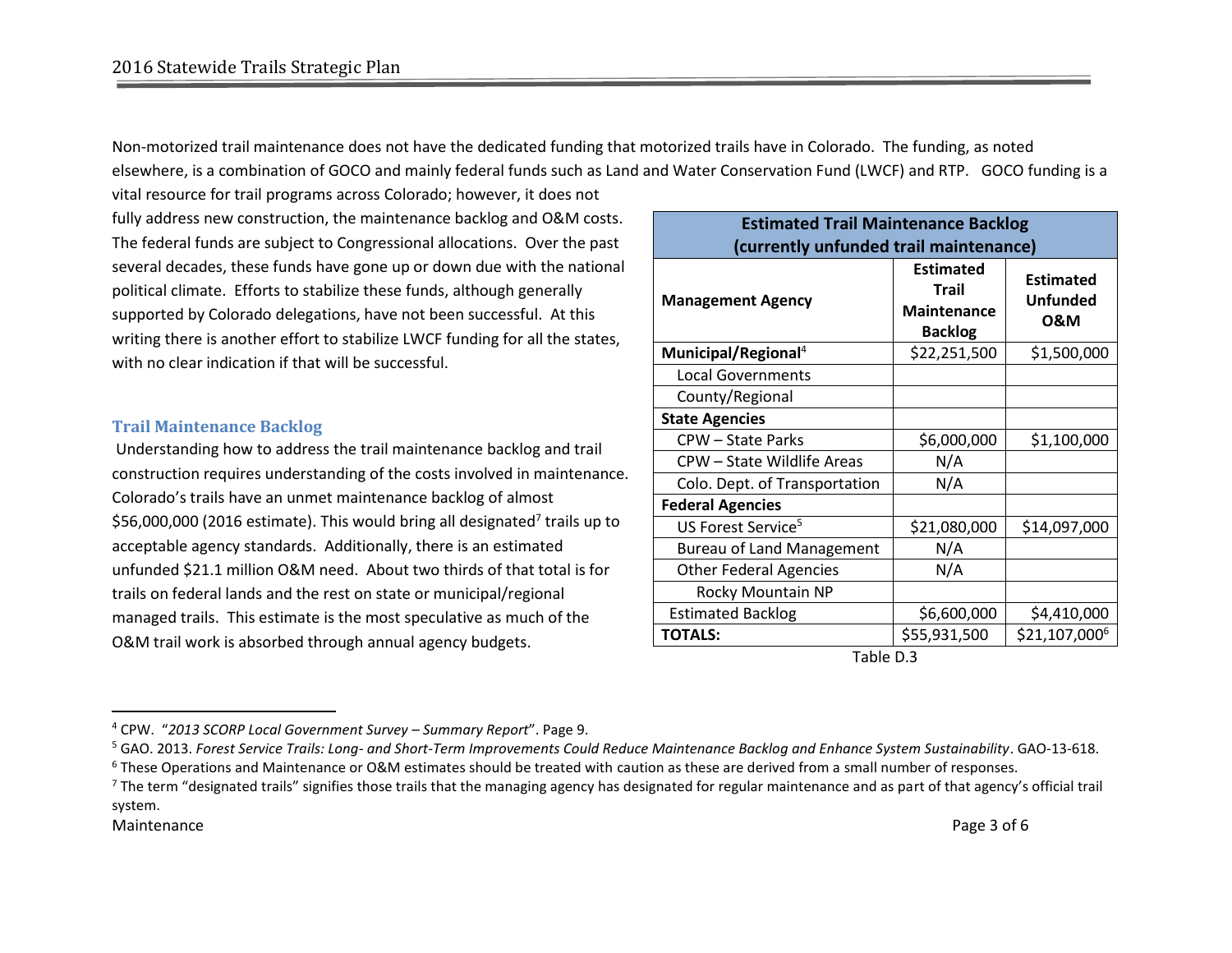## 2016 Statewide Trails Strategic Plan

The Municipal/Regional agency maintenance backlog is from the 2013 SCORP Local Government Survey. Several municipal and regional agencies indicated that they typically cover most annual O&M costs for trail maintenance from their annual budgets, although there is always some unfunded backlog at all levels.

The US Forest Service maintenance backlog information comes from the 2013 General Accounting Office (GAO) report on USFS trails<sup>2</sup>. This and the unfunded Operations and Maintenance (O&M) estimate are derived from national totals. The \$6.6 million backlog and \$4.4 million unfunded O&M totals shown for other federal agencies are estimates of the reported proportion of federal agency trails those agencies manage in Colorado.

There is some anecdotal evidence that as larger municipalities and regional agencies can adequately address maintenance issues under their management, especially using dedicated funding along with GOCO and Lottery funds. That situation generally does not extend to smaller cities and towns who usually have much more limited fiscal resources. Certain GOCO and Lottery continue to be vitally important to all sizes of local and regional recreation agencies; however, those funds are already fully dedicated and likely cannot address maintenance backlogs beyond current levels. The significant trails maintenance backlog is likely to continue unless new funding streams are available.

## **Estimated Construction Costs, 2016 Cost Estimates**

Forecasting construction costs out a decade or more is fraught with concerns and uncertainty. Costs vary from location to location, from trail to trail, and depend on many factors, such as trail surface, terrain, aspect, geology, etc. Not only do costs change, perhaps dramatically, Colorado's unique landscapes create significant variations between one project and another started. Current (6/2016) estimates appear below, and provided with the caveat that actual costs can vary significantly between places and over time.

The important consideration is that building new trails varies considerably as to type of trail surface, type of expected use, location, topography, and other factors. All of those characteristics influence expected costs.

Ultimately, costs and the availability of funding will determine how many of trail miles built. The challenge is to build the right trails in the right places where people need them, while protecting wildlife, scenic and other environmental concerns, advancing long-term stewardship, along with other priorities. In short, much depends upon the sponsoring agencies and organizations to appropriately achieve what is needed by the citizens of Colorado.

#### Maintenance **Page 4 of 6**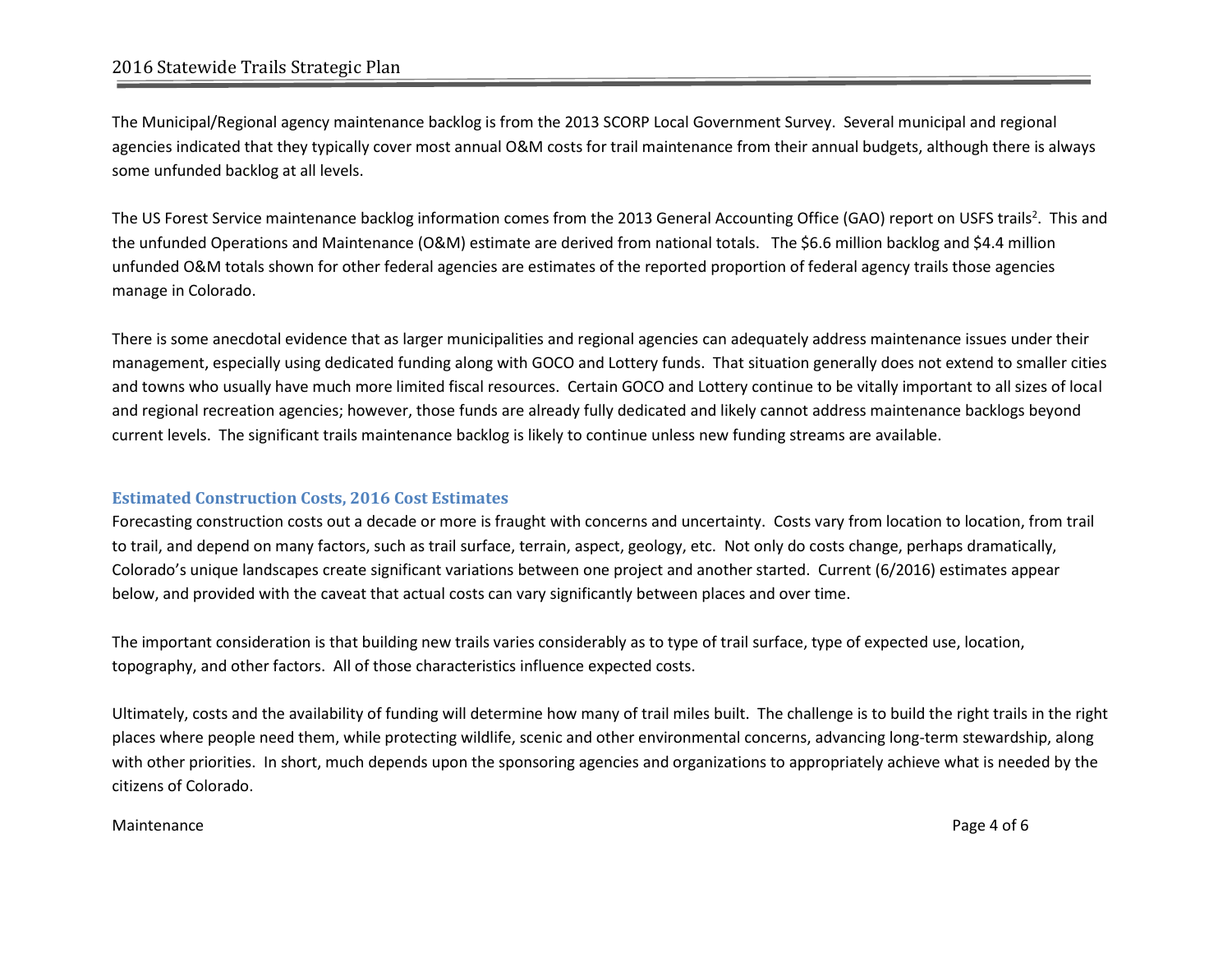The table below shows estimated trail construction costs. These are based on recent (6/2016) grants and input from trail managers.

| <b>Estimated Trail Construction Costs</b>                                       | <b>General trail construction</b><br>characteristics                                                             | <b>Estimated Per</b><br><b>Mile Costs</b> |
|---------------------------------------------------------------------------------|------------------------------------------------------------------------------------------------------------------|-------------------------------------------|
| Natural surface/Natural tread trail -<br>18" - 60" trail tread                  | Trail designed consistent with agency<br>specific trail standards, acceptable grade,<br>erosion mitigation, etc. | \$25,000<br>\$40,000                      |
| <b>Crusher Fines</b>                                                            | Trail designed consistent with agency<br>specific trail standards as above.                                      | \$500,000 -<br>\$600,000                  |
| Concrete Trail                                                                  | 10 foot wide, 6-inch thick, reinforced,<br>mesh, sufficient gravel base subgrade.                                | \$1,000,000                               |
| Canyon trail with significant elevation<br>change, aspect and geological issues | Example from Jefferson County "Peaks to<br>Plains" Trail                                                         | \$5,000,000                               |
|                                                                                 | Table D.4                                                                                                        |                                           |

Construction costs for new trails are substantial. Of course, appropriate construction includes a mix of added benefits, such as environmental protections and quality experiences for trail users. Trail provider agencies each have specific standards for this work. Additionally, specific requirements are included in the trails grant process, including

apic

follow up reviews of those projects funded by trail grants to ensure that all appropriate construction, environmental and other standards are fulfilled.

# **Conclusions**

- The trail maintenance backlog for municipal and regional trail providers is manageable at present (2016), however, there are locations that face serious challenges, mainly financial, to keep up with those maintenance needs. As population increases and as some locations look to encourage trail related activities for residents and visitors to their area, the challenge of providing quality trails will likely increase.
- Trail maintenance on federal lands is more serious. Federal agencies, specifically the US Forest Service and BLM, face significant and at times highly problematic financial constraints. Perhaps the top complain heard from citizens during the public process for the Statewide Trails Strategic Plan was concerns over trail maintenance on federal lands. There simply is not enough money available from

Maintenance **Page 5 of 6**